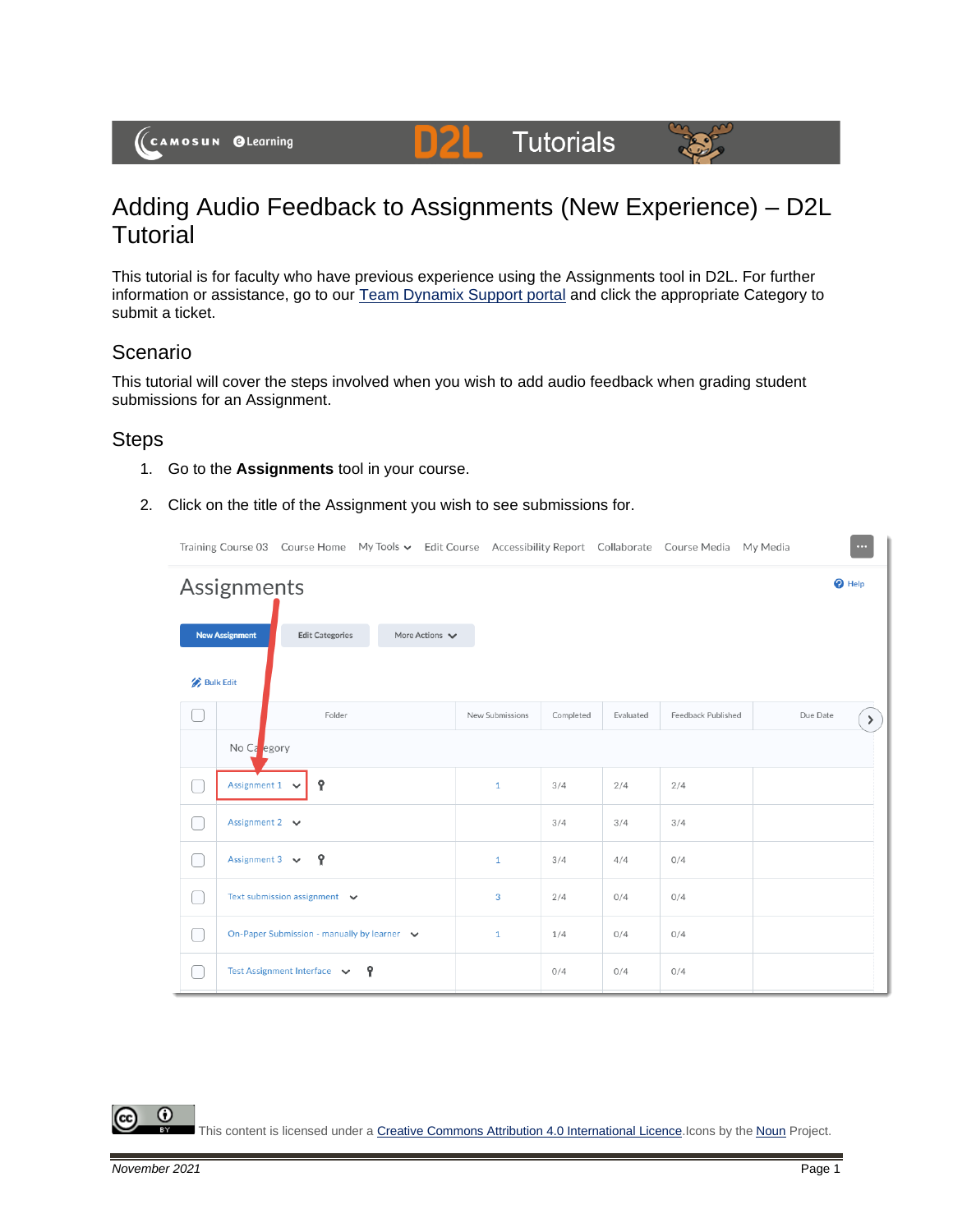3. In the **Folder Submissions** area, click on the **Evaluate** link for the student in the table whose submission you wish to grade.

| Assignments > Assignment 1 > Folder Submissions<br>Assignment 1 - Folder Submissions |                                                                                                                                                        |                      |              |  |  |  |  |
|--------------------------------------------------------------------------------------|--------------------------------------------------------------------------------------------------------------------------------------------------------|----------------------|--------------|--|--|--|--|
| <b>Edit Folder</b>                                                                   | <b>Add Feedback Files</b><br><b>Email Users Without Submissions</b><br><b>Submission Log</b><br>Manage Exemptions                                      |                      |              |  |  |  |  |
| Users                                                                                | Submissions                                                                                                                                            |                      |              |  |  |  |  |
|                                                                                      | View By:<br>User<br>$\checkmark$<br>Apply<br>Q<br><b>Show Search Options</b><br>Search For                                                             |                      |              |  |  |  |  |
| <b>Download</b>                                                                      | Mark as Read<br><b>Delete</b><br>Po Publish Feet<br>$\blacktriangledown$ Email<br>Mark as Unread                                                       |                      |              |  |  |  |  |
|                                                                                      | Last Name ▲, First Name<br>Submission Date<br>Delete<br>Published: Jan 11, 2021 3:53 PM<br>Student, Training02<br>Fee Iback Read: Jan 11, 2021 3:54 PM |                      |              |  |  |  |  |
|                                                                                      | Þ<br>CreatingQuestionsQuestionLibrary-August2020.docx (399.16 KB)                                                                                      | lan 11, 2021<br>94AM | î            |  |  |  |  |
|                                                                                      | Student, Training03<br><b>D</b> Evaluate                                                                                                               |                      |              |  |  |  |  |
|                                                                                      | î<br>Jan 11, 2021<br>CreatingQuizReports-Jan2021.docx (1023.25 KB)<br>Þ<br>11:05 AM                                                                    |                      |              |  |  |  |  |
|                                                                                      |                                                                                                                                                        | 20 per page          | $\checkmark$ |  |  |  |  |

 $\overline{0}$ <u>(କ</u> This content is licensed under [a Creative Commons Attribution 4.0 International Licence.I](https://creativecommons.org/licenses/by/4.0/)cons by the [Noun](https://creativecommons.org/website-icons/) Project.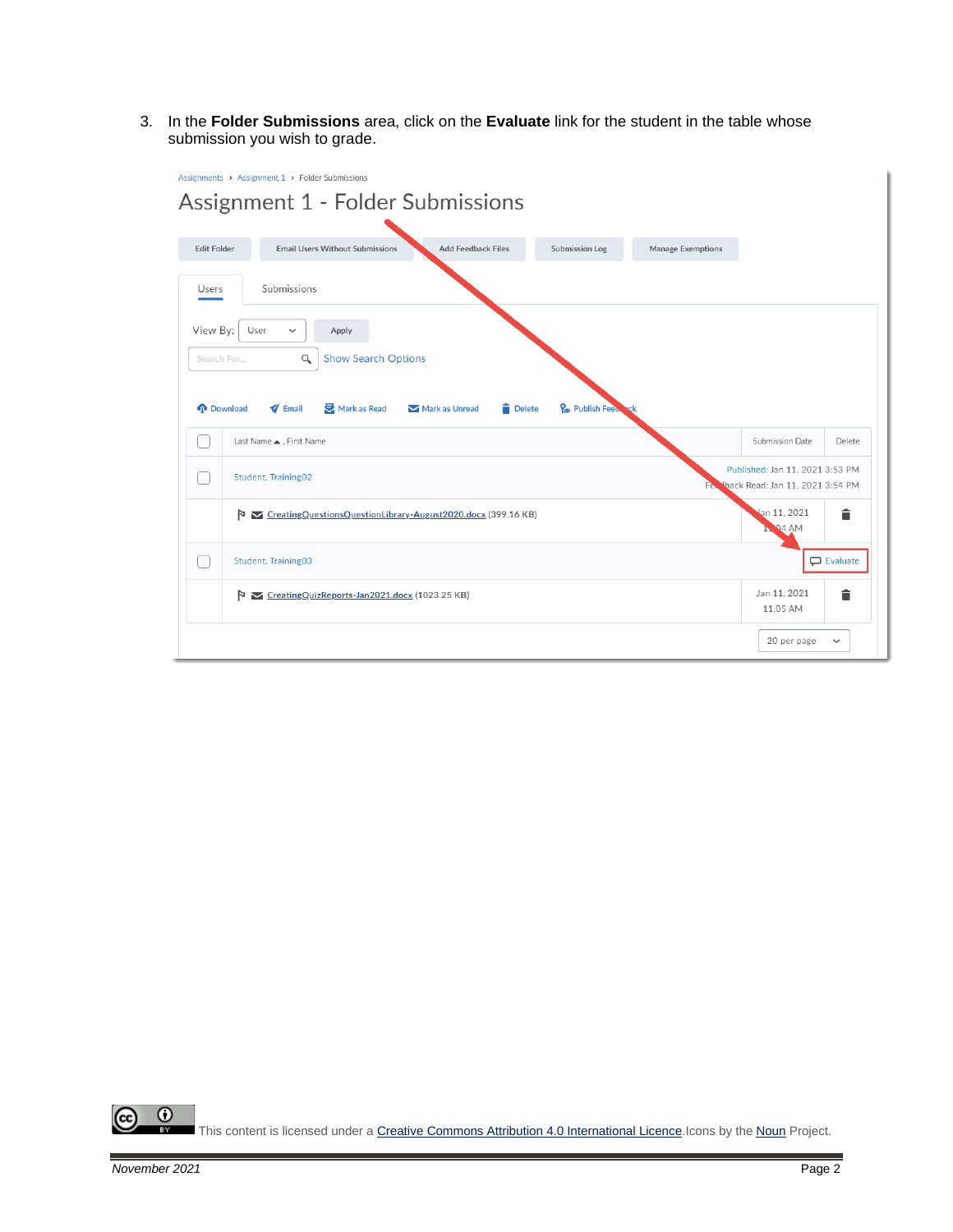4. In the **Evaluate Submissions** area, in the right-hand panel, click **Record Audio**.

| Assignment 1<br>Back to Folder Submissions<br>Training Course 03                                                                                               | User 2 of 2                                                                                                                                                                                             |
|----------------------------------------------------------------------------------------------------------------------------------------------------------------|---------------------------------------------------------------------------------------------------------------------------------------------------------------------------------------------------------|
| Training03 Student<br><b>User Submissions</b><br>TS  <br>$\checkmark$                                                                                          |                                                                                                                                                                                                         |
| Submission 1<br>Monday, January 11, 2021 11:05 AM<br><b>Unevaluated</b><br>CreatingQuizReports-Jan2021<br>Ð<br>DOCX • 1023.2 KB<br><b>C</b> Download all files | ď<br><b>Rubrics</b><br>Article Review Grading Rubric (Analytic Rubric with Points)<br>8 / 20<br>Þ<br><br><b>Overall Grade</b><br>$/10$ ?<br>اس<br><b>Overall Feedback</b><br>Record Audio<br>$\bigcirc$ |
|                                                                                                                                                                | Publish<br><b>Save Draft</b>                                                                                                                                                                            |

5. Make sure you have a microphone attached to your device, then in the **Media Capture** pop-up box, click **New Recording** (note that you also have the option to Upload a File from your device rather than recording it in the Assignments tool.) You can record for up to 5 minutes.

| Media Capture - Training Course 03 - Camosun D2L | ×             |
|--------------------------------------------------|---------------|
| Record Au lio Upload File                        |               |
| <b>New Recording</b>                             | 00:00 / 05:00 |
|                                                  |               |
|                                                  |               |
| Add<br>Cancel                                    | h.            |

 $\odot$ This content is licensed under [a Creative Commons Attribution 4.0 International Licence.I](https://creativecommons.org/licenses/by/4.0/)cons by the [Noun](https://creativecommons.org/website-icons/) Project.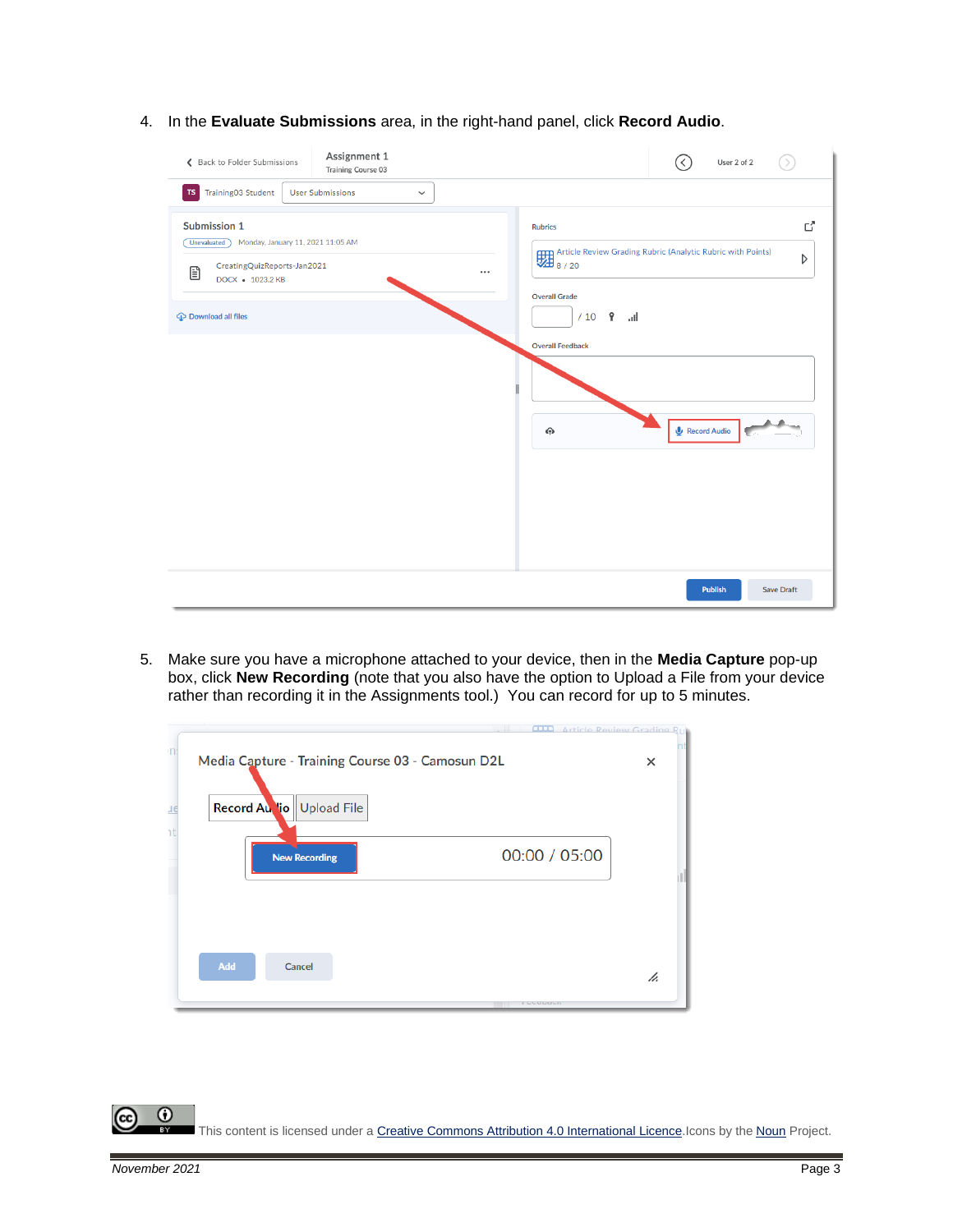6. Talk into your microphone, and when you have finished, click Stop Recording.



7. Review your recording by clicking **Play** (arrow). Click **Add** when you are done.



8. Give your file a Title and a description, and click **Add**.

| Enter an audio note description. A description is useful to users who are unable to<br>listen to the audio. You may also modify the title of the recording. |                                                                                           |    |  |
|-------------------------------------------------------------------------------------------------------------------------------------------------------------|-------------------------------------------------------------------------------------------|----|--|
| Title:                                                                                                                                                      | Assignment 1 feedback                                                                     |    |  |
| Description:                                                                                                                                                | This could be the script for the feedback - very<br>important for accessibility purposes! |    |  |
| Add                                                                                                                                                         | Cancel                                                                                    | h. |  |

This content is licensed under [a Creative Commons Attribution 4.0 International Licence.I](https://creativecommons.org/licenses/by/4.0/)cons by the [Noun](https://creativecommons.org/website-icons/) Project.

 $\odot$